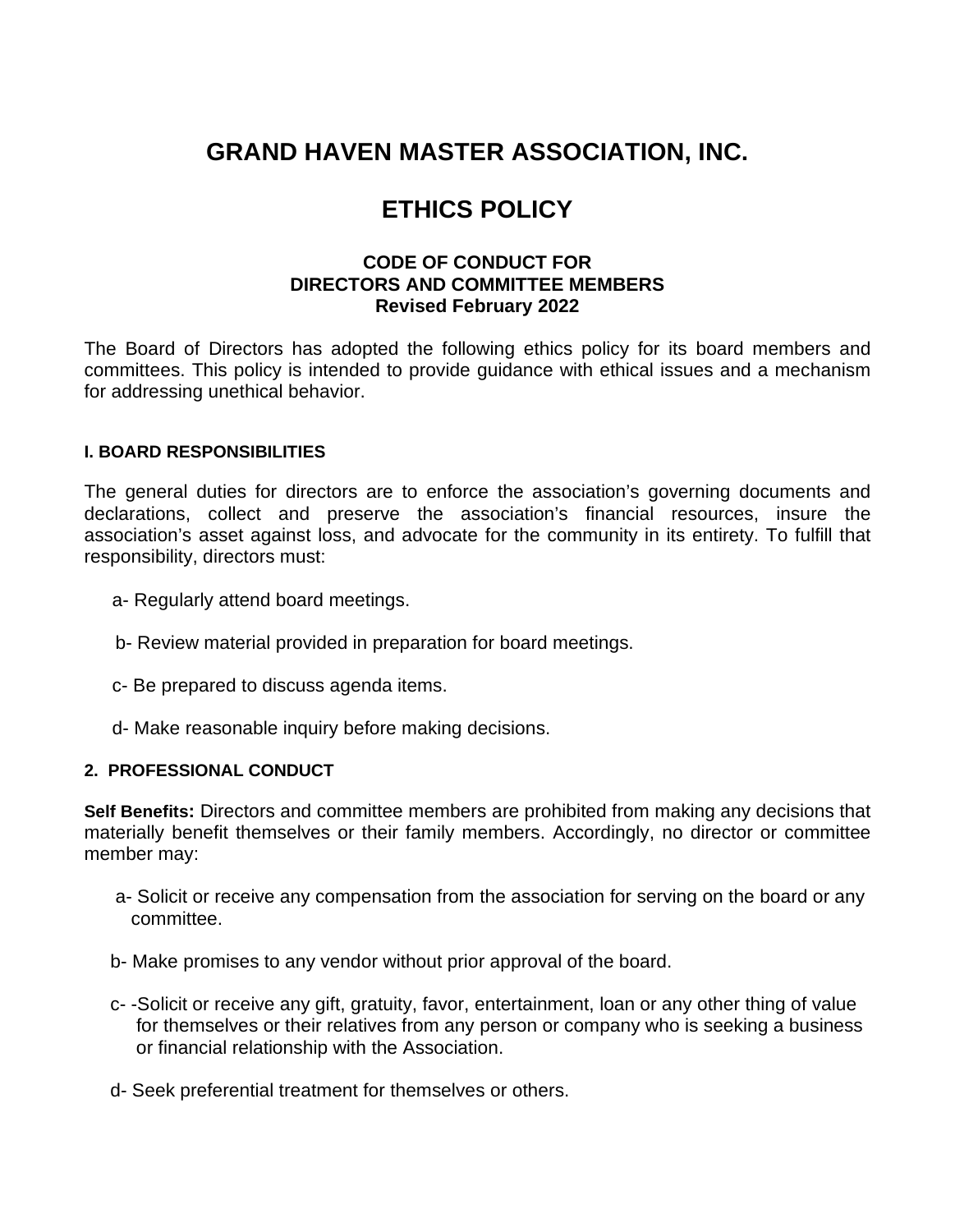e- Use association property, services, equipment or business for the gain or benefit of themselves or their relatives, except as provided for all members of the association

3. **Confidential Information:** Directors and committee members are responsible for protecting the Association's confidential information. As such, they may not use confidential information for the benefit of themselves or their relatives. Except when disclosure is duly authorized or legally mandated, no director or committee member may disclose confidential information. Confidential information includes without limitation:

- a- Private personal information of fellow directors and committee members.
- b- Private personal information of members of the association.
- c- Assessment collection information against members of the association.
- d- Legal action against members of the association.

.

e- Legal disputes in which the Association is or may be involved. Directors may not discuss or otherwise disclose such matters with persons not on the Board without the prior approval of the Association's legal counsel. Failure to follow these restrictions could constitute a violation of the attorney-client privilege and loss of confidential information.

4. **Misrepresentation:** Directors and committee members may not knowingly misrepresent facts. All association data records and reports must be accurate and truthful and prepared in a truthful manner.

5. **Interaction with others:** To ensure efficient management operations, avoid conflicting instructions from the Board to management and avoid potential liability, directors and committee members shall observe the following guidelines:

- a- The president of the Board shall serve as liaison between the Board and management and provide direction on day to day matters. Directors may also contact management to obtain documents and other data necessary to make informed decisions and carry out assigned liaison duties
- b- The president of the Board shall serve as liaison with legal counsel regarding all matters pertaining to the Association. In cases where the Board has directed the president to contact legal counsel for an opinion or a suggested course of action or where the president believes he/she should do so regarding an upcoming issue, he/she shall promptly inform the Board members of the response.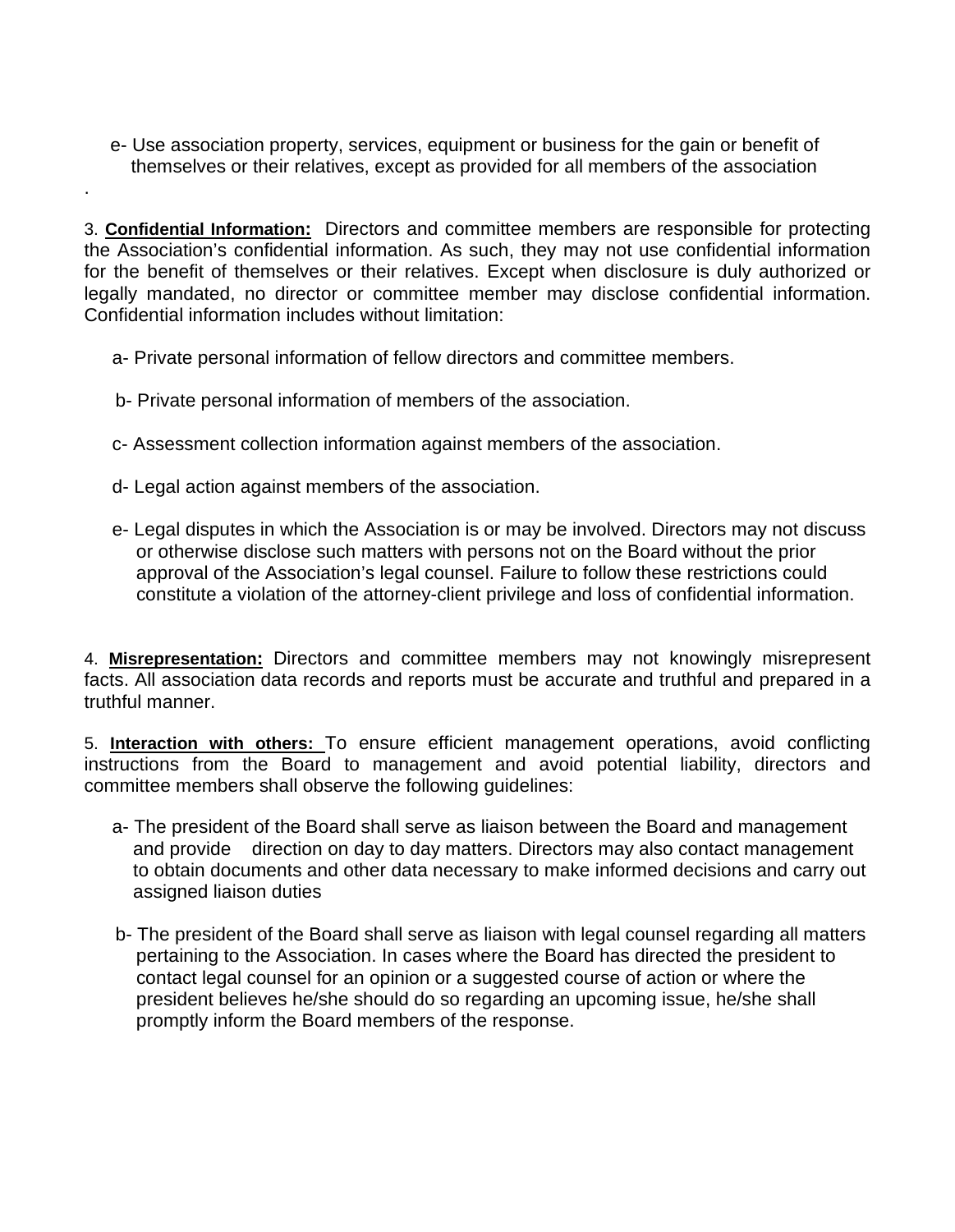- c- Except for the president, directors or committee members shall not give direction to management or vendors.
- d- Directors and committee members are prohibited from harassing or threatening vendors directors, committee members and residents, whether verbally, physically or otherwise.
- e- When interacting with residents, individual directors or committee members may not make any commitments or decisions on behalf of the Board or the committee on which they serve without prior approval.

6. **Proper Decorum:** Directors and committee members are obligated to act with proper decorum. Although they may disagree with the opinions of others on the Board or committee, they must act with respect and dignity and not make personal attacks on others. Accordingly, directors and committee members must focus on issues, not personalities and conduct themselves with courtesy towards each other, towards managing agents, vendors and members of the association. Directors shall act in accordance with Board decisions and shall not act unilaterally or contrary to the Boards decisions.

It is imperative that the GHMA Board be viewed by members of the Association as a governing body which functions with the highest degree of integrity and professionalism. Therefore, the words and actions of any serving member of the Board or any of its committee members will reflect not only on that individual, but will ultimately reflect upon the Board as a whole. Regardless of the situation or setting, Board members and members of the Board's committees are expected to act in an appropriate, respectful and responsible manner which shall reflect their obligations to both the Board and the property owners of Grand Haven.

Therefore, members of the Board and members of its committees agree that posting on any social media site shall be limited to information pertaining to personal or household issues. Social media posts which contain negative or derogatory opinions of individuals, groups or organizations are not considered to be appropriate nor consistent with their responsibilities and are therefore prohibited.

All correspondence regarding the Board's position shall either come from the president or if necessary, legal counsel, after consultation with the Board at either a regular or special meeting. Any posting on a social media site which presents, explains or otherwise indicates the Board's position on an issue shall be considered correspondence and be handled as stated above.